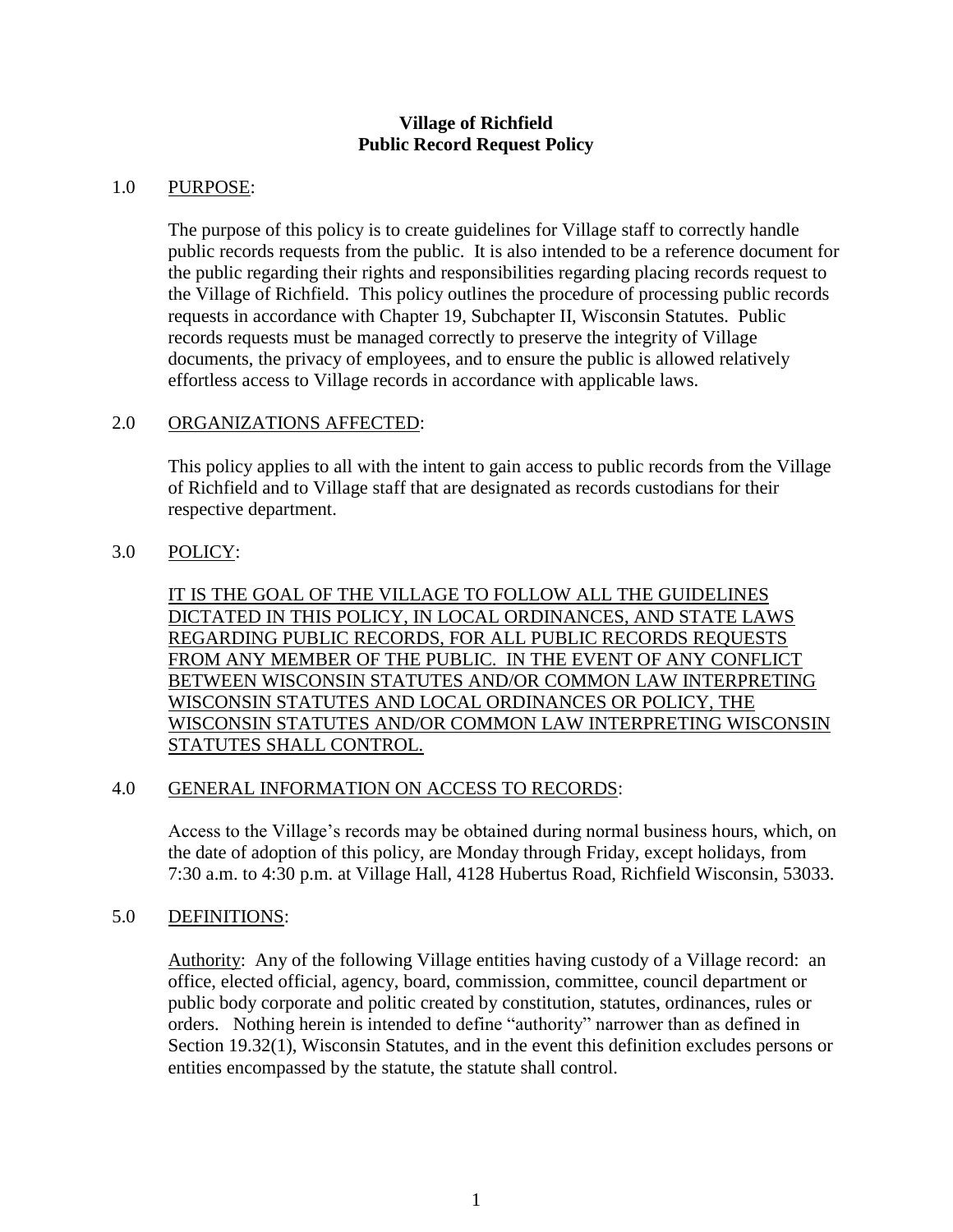Legal Custodian: An Official, officer, department head, or any employee of the Village designated or otherwise responsible by law to keep and preserve Village records and files, deposit or keep such records in their office or is lawfully in possession or entitled to possession of such public records and who is required by the Village to respond to request for access to such records. Nothing herein is intended to conflict with the records custodian designations made in Section 19.33, Wisconsin Statutes, and in the event of a conflict, the statute shall control; provided, however, that where the statute allows designations to be made, this definition shall be interpreted to make such designation.

Record: Any material which is written, drawn, printed, spoken, visual or electromagnetic information is recorded or preserved, regardless of physical form or characteristics, which has been created or is being kept by an authority. The term "record" includes, but is not limited to, written materials, maps, charts, photographs, films, recordings, tapes (including computer tapes), computer printouts and optical disks, electronic records and communications. The term "record" does not include drafts, notes, preliminary computations and like materials prepared for the originator's personal use, or prepared by the originator in the name of person for whom the originator is working; Materials that are the personal property of the custodian and do not relate to the custodian's office; Materials which access is limited by copyright, patent or bequest are not public record; Published materials of an authority available for sale and published materials available for inspection in a public library are not records. However, if a draft or preliminary document is used as if it were a final document; it is not excluded from the definition of record. Nothing herein is intended to define "record" narrower than as defined in Section 19.32(2), Wisconsin Statutes, and in the event this definition excludes material encompassed by the statute, the statute shall control.

Contractor' Records: Subject to [section 19.36\(12\),](http://nxt.legis.state.wi.us/nxt/gateway.dll?f=xhitlist$xhitlist_x=Advanced$xhitlist_vpc=first$xhitlist_xsl=querylink.xsl$xhitlist_sel=title;path;content-type;home-title$xhitlist_d=%257Bstats%257D$xhitlist_q=%255Bfield%20folio-destination-name:) each authority shall make available for inspection and copying, any record produced or collected under a contract entered into by the authority with a person other than an authority to the same extent as if the record were maintained by the authority. This subsection does not apply to the inspection or copying of a record under section [19.35 \(1\) \(am\).](http://nxt.legis.state.wi.us/nxt/gateway.dll?f=xhitlist$xhitlist_x=Advanced$xhitlist_vpc=first$xhitlist_xsl=querylink.xsl$xhitlist_sel=title;path;content-type;home-title$xhitlist_d=%257Bstats%257D$xhitlist_q=%255Bfield%20folio-destination-name:)

### 6.0 DUTY TO MAINTAIN RECORDS:

Each officer or employee of the Village shall keep and preserve all records received from their predecessor or other persons as required by law. Upon termination of employment with the Village, each officer or employee shall deliver to their successor all custodial records. If a vacancy occurs before a successor is found, all records of that position shall become the responsibility of the immediate supervisor or Village Deputy Clerk.

### 7.0 PUBLIC ACCESS TO RECORDS:

7.1 Except as provided in Section 8.0 and 10.0, and subject to the limitations of Section 11.0 and applicable laws, any person has a right to inspect a record and to receive a copy of any record as provided in §19.35(1), Wis. Stats.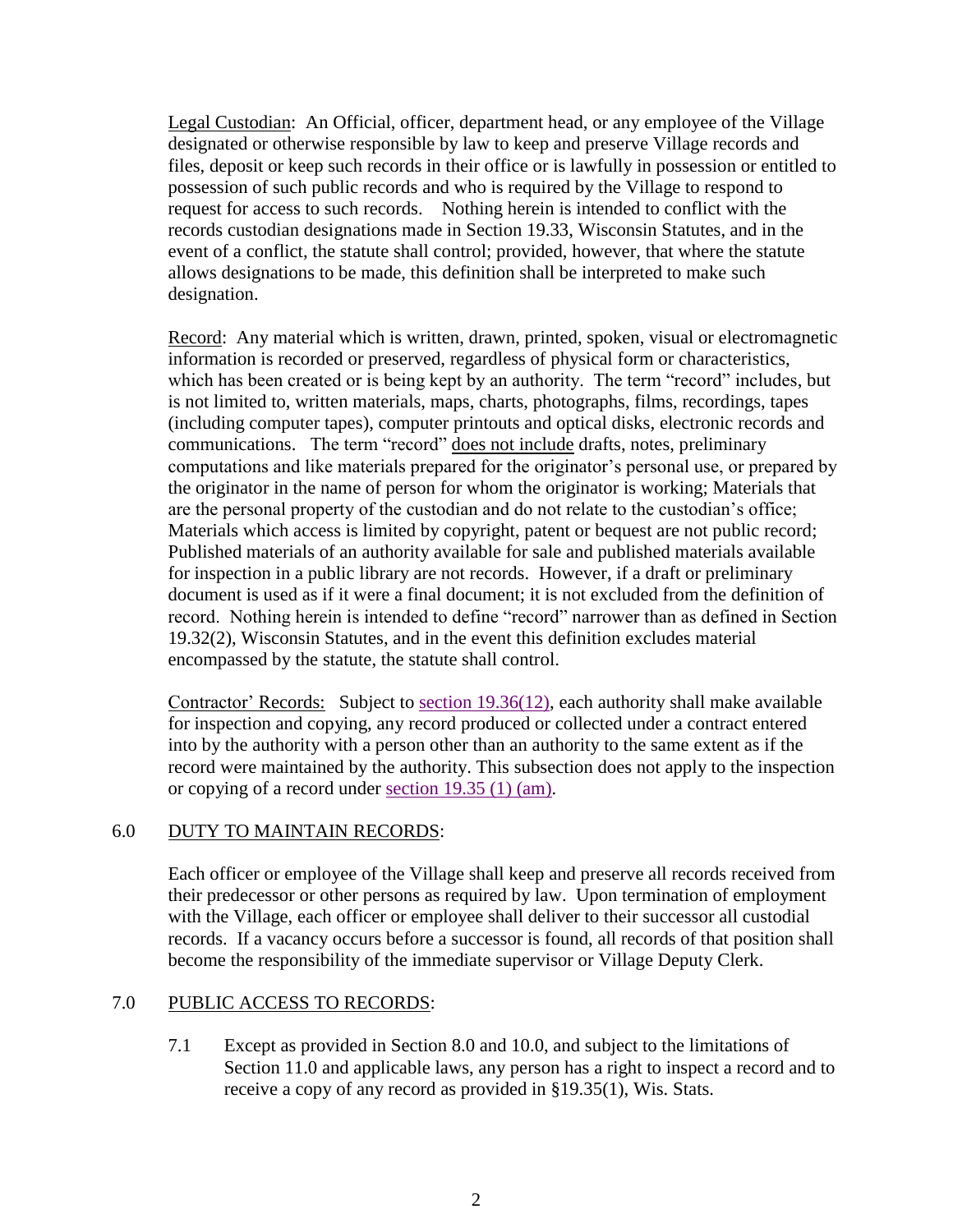- 7.2 Records will be available for inspection during all regular office hours.
- 7.3 The legal custodian may require supervision during inspection or may impose other reasonable restrictions on the manner of access to an original record if the record is irreplaceable or easily damaged.
- 7.4 If a record contains information that may be made public and information that may not be made public, the custodian of the record shall provide the information that may be made public and redact the information that may not be made public from the record before release. The custodian shall confer with the Village Attorney prior to releasing any such record and shall follow the guidance of the Village Attorney when separating out the exempt material. If in the judgment of the custodian and the Village Attorney there is no feasible way to separate the exempt material from the nonexempt material without unreasonably jeopardizing nondisclosure of the exempt material, the entire record shall be withheld from disclosure.
- 7.5 If a record does not exist, the custodian is not required to create a record.
- 7.6 In determining whether to release a record, the custodian shall weigh the public policies favoring disclosure of public records, including the presumption of openness as described in Wisconsin Statute Section 19.31, and the public policies favoring non-disclosure, in each case.
- 7.7 Records requests are deemed sufficient if they reasonably describe the requested record and the information requested. However, a request for a record without a reasonable limitation as to subject matter and length of time represented by the record does not constitute a sufficient request. In other words a records request must be reasonably specific as to subject matter and length of time involved. Requests which are vague and/or confusing may be denied.
- 7.8 The right of access to records applies only to existing records at the time a request is made. "Ongoing" or "continuing" requests are not permitted nor contemplated by state law.
- 7.9 Electronic Records: Requestors are not to be given direct access to electronic databases, due to the risks that confidential information not subject to disclosure may be viewed, and that the database might be inadvertently or intentionally altered or damaged. Copies of electronic data will be provided to requestors in an appropriate format. *See WIREdata, Inc. v. Village of Sussex*, *et al.*, 2008 WI 69 ¶ 97.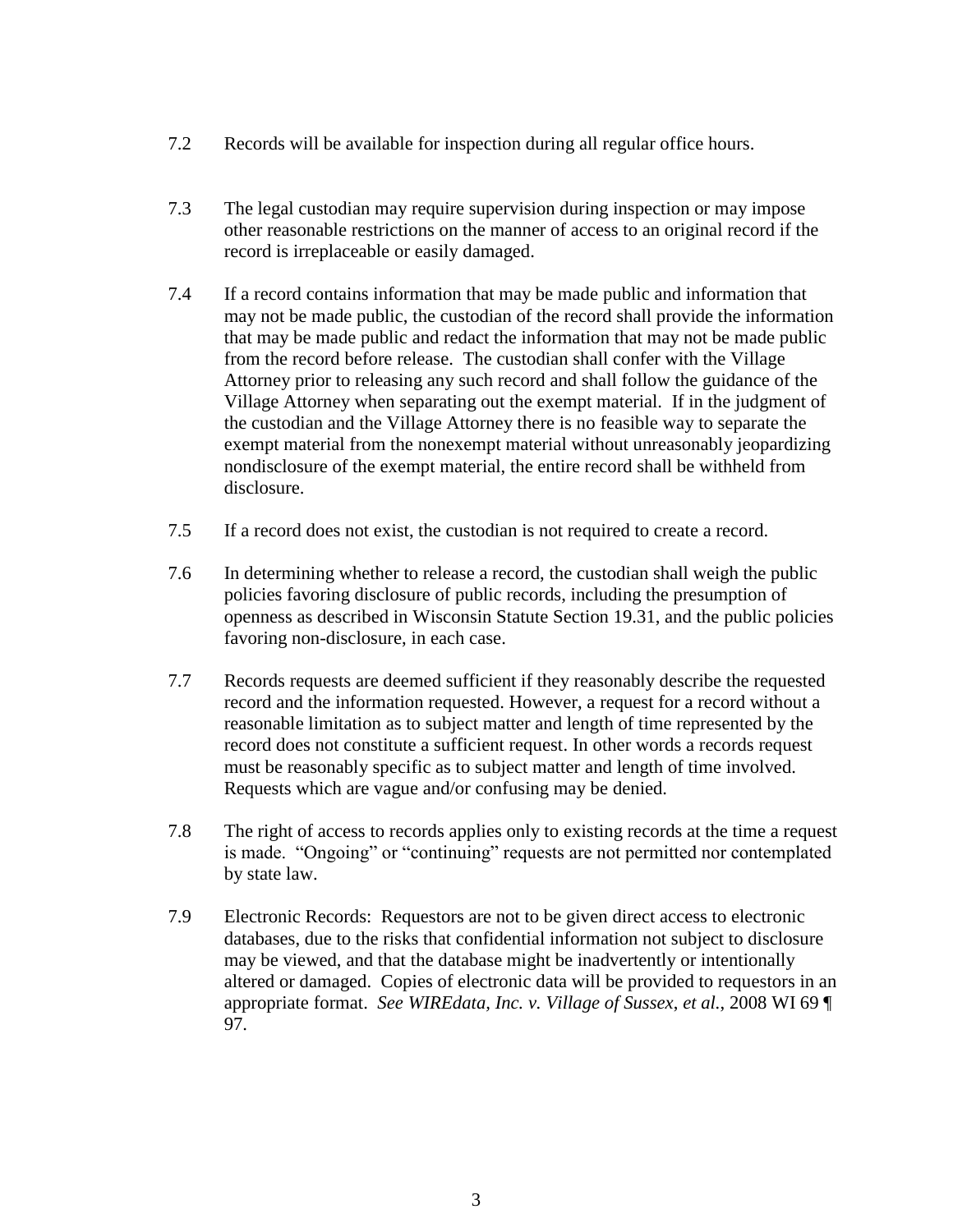# 8.0 LIMITATIONS ON DISCLOSURE OF INFORMATION AND RECORDS INVOLVING VILLAGE EMPLOYEES:

Custodians are responsible for complying with the Wisconsin Statutes placing limitations on disclosure of information pertaining to Village employees and officials.

### 8.1 Employee Personnel Records, Access Prohibited.

Unless access is specifically authorized or required by statute, a custodian shall not provide access to records containing the following information (except to an employee or the employee's representative to the extent required under Wis. Stat. §103.13 or to a recognized or certified collective bargaining representative to the extent required to fulfill a duty to bargain under Wis. Stat. ch. 111 or pursuant to a collective bargaining agreement under ch. 111):

- 8.11 Information maintained, prepared, or provided by the Village concerning the home address, home electronic mail address, home telephone number, or social security number of an individual who holds a local public office or a state public office, or an employee, unless the official or employee authorizes granting access to such information. This subsection does not apply to release of the home address of an individual who holds an elective public office, or to the home address of an individual who holds an elective public office, or to the home address of an individual who, as a condition of employment, is required to live in a specified location. (§§19.36(10), and 19.36(11), Stats.)
- 8.12 Information relating to the current investigation of a possible criminal offense or possible misconduct connected with employment by an employee prior to disposition of the investigation. (§19.36(10)(b), Stats.)
- 8.13 Information pertaining to an employee's employment examination provided, however, that access to the examination score may be permitted if access to that score is not otherwise prohibited.  $(\S19.36(10)(c),$  Stats.)
- 8.14 Information relating to one or more specific employees that is used by the Village for staff management planning, including performance evaluations, judgments, or recommendations concerning future salary adjustments or other wage treatments, management bonus plans, promotions, job assignments, letters of reference, or other comments or ratings relating to employees. (§19.36(10)(d), Stats.)
- 8.15 Employee names/personally identifiable information of a contractor required to pay prevailing wage rate unless otherwise authorized by the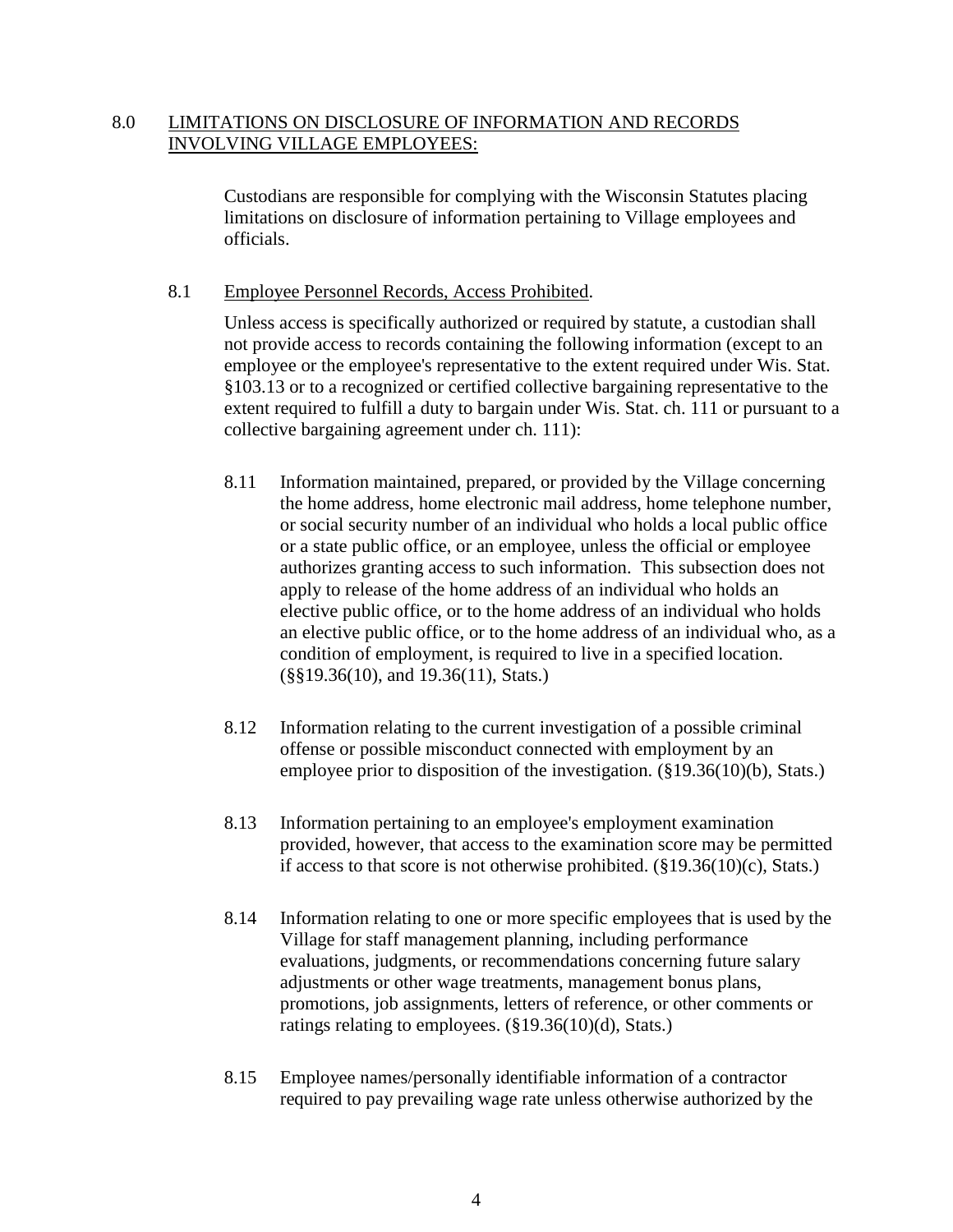specific employee or by state statutes. A custodian may, however, release an employee's work classification, hours, wages, and benefits while working on such a project. (§19.36(12), Stats.)

#### 8.2 Employee Records Requiring Notice and Review Opportunity.

Under Wis. Stat. §19.356(2), a custodian making a determination to release the records described in subsections 8.21 through 8.23 must give written notice to the subject employee by personal service or certified mail within three (3) days of making that determination, per Section 19.356(2), Wis. Stats. The written notice must describe the record and explain the employee's rights under Wis. Stats. §§19.356(3) and (4). Employees receiving such notice have five (5) days within which to give the Village notice of intent to seek judicial review of the custodian's decision to disclose the record and ten (10) days within which to initiate an action to block release of the record by the Village. No disclosure of the record may be made pending the employee's response, or within 12 days of sending the notice, whichever is shorter. If an action is commenced, no record may be disclosed unless the court makes a determination permitting disclosure. These procedures apply only to the following records:

- 8.21 A record containing information relating to an employee that is created or kept by the Village and results from an investigation into a disciplinary matter involving the employee or possible employment-related violation by the employee of a statute, ordinance, rule, regulation, or policy of the Village.
- 8.22 A record obtained by use of a subpoena or search warrant.
- 8.23 A record prepared by an employer other than the Village if that record contains information relating to an employee of that employer, unless the employee authorizes the Village to provide access to that information.

### 9.0 FEES FOR INFORMATION REQUESTS:

- 9.1 Photocopies: The Village shall collect from the requester actual costs for copying of **25 cents per page-,** if applicable (if double siding material, the cost is 25 cents per page.)
- 9.2 Other Reproductions/Duplication: The Village shall collect from the requester the actual, necessary, and direct costs for providing duplication of any item not otherwise included in this section, by electronic means or otherwise. For example, if the Village has photographs in its possession, and a requestor wants to obtain duplicates (as opposed to photocopies), the Village shall collect from a requestor the actual, necessary and direct cost of obtaining duplicate prints of the photographs. The cost of reproduction/duplication shall include the actual costs of the medium that the information is copied to.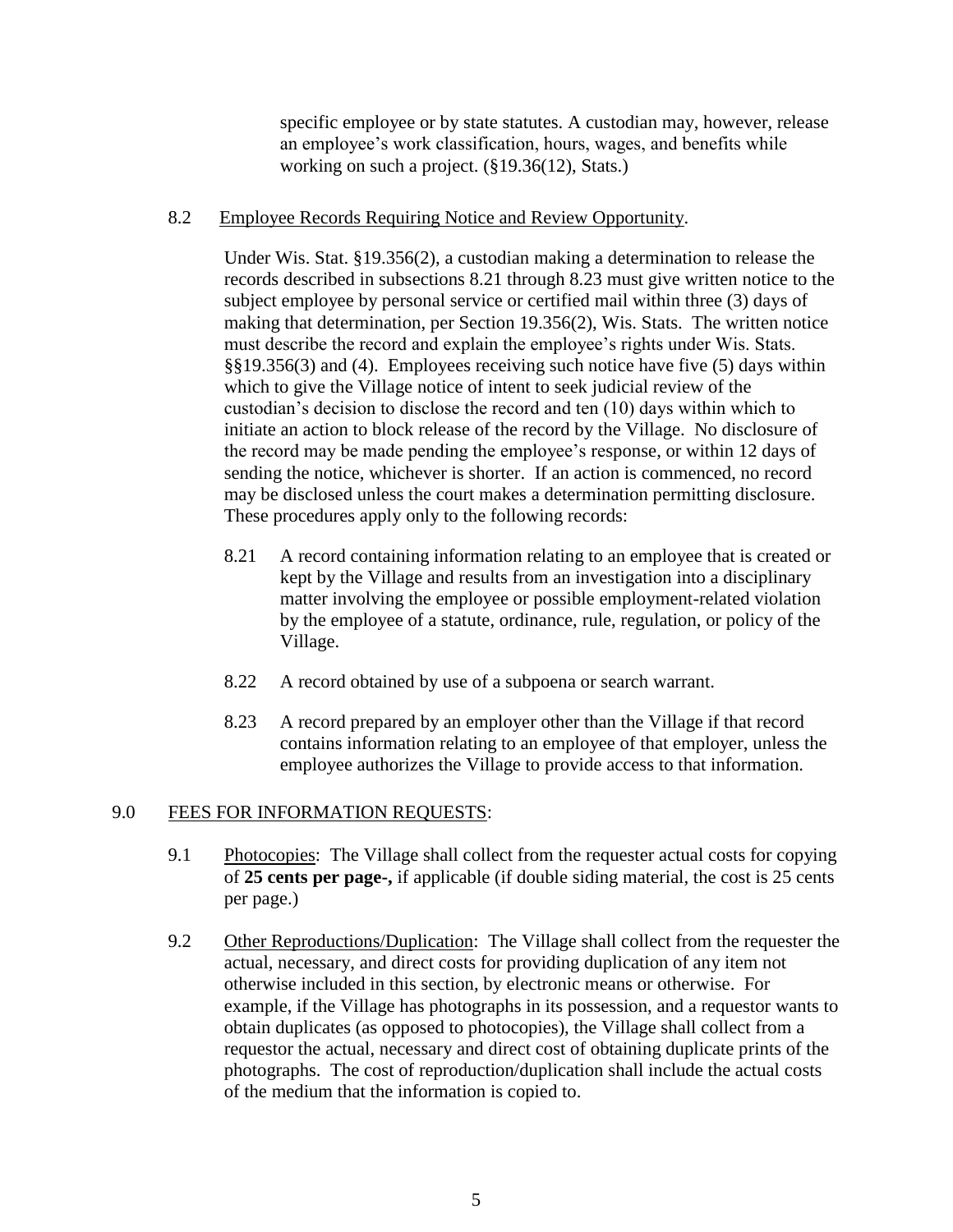- 9.3 SVRS Data File or Poll Lists: The cost for downloading files from the Statewide Voter Registration System is set by the State at **\$25.00 per disk, plus an additional \$5.00 per 1000 names on the report.**
- 9.4 Mailing Costs. If a requestor asks that records be mailed or shipped to the requestor, the Village shall collect from the requestor the actual, necessary, and direct costs of such mailing or shipping.
- 9.5 Location Costs: Costs associated with locating records may not be charged unless they total \$50.00 or more. Only actual, necessary, and direct location costs are permitted. Wis. Stat. § 19.35(3)(c).
- 9.6 Additional Fees: All additional fees authorized by law shall be charged by the Village to the requester.
- 9.67 Prepayment of Fees: Prepayment of fees is required if the fee exceeds \$5.00.
- 9.8 Waiver of Fees: As permitted under Wis Stats. 19.35(3)(e), the Village may provide copies of a record without charge or at a reduced charge where the Village determines that waiver or reduction of the fee is in the public interest.

### 10.0 ACCESS PROCEDURES:

A request to inspect or copy a record shall be made to the records custodian. Each authority, upon request for any record, shall, as soon as practicable and without delay, either fill the request or notify the requester in writing of the authority's determination to deny the request in whole or in part and the reasons thereof. If documents are not easily retrieved, the requester generally should be notified of the receipt of the request within 7 business days (not including weekends or holidays). A request must be in writing before an action to enforce the request is commenced under §19.37, Wis. Stats. Therefore, it shall be the policy of the Village that a records custodian shall only respond to requests made in writing

# 11.0 LIMITATIONS ON RIGHT TO ACCESS TO PUBLIC RECORDS:

As provided by §19.36, Wis. Stats., the following records are exempt from inspection under this section:

- 11.1 Records specifically exempted from disclosure by State or Federal law or authorized to be exempted from disclosure by State law;
- 11.2 Any record relating to investigative information obtained for law enforcement purposes if Federal law or regulations require exemption from disclosure or if exemption from disclosure is a condition to receipt of aids by the State;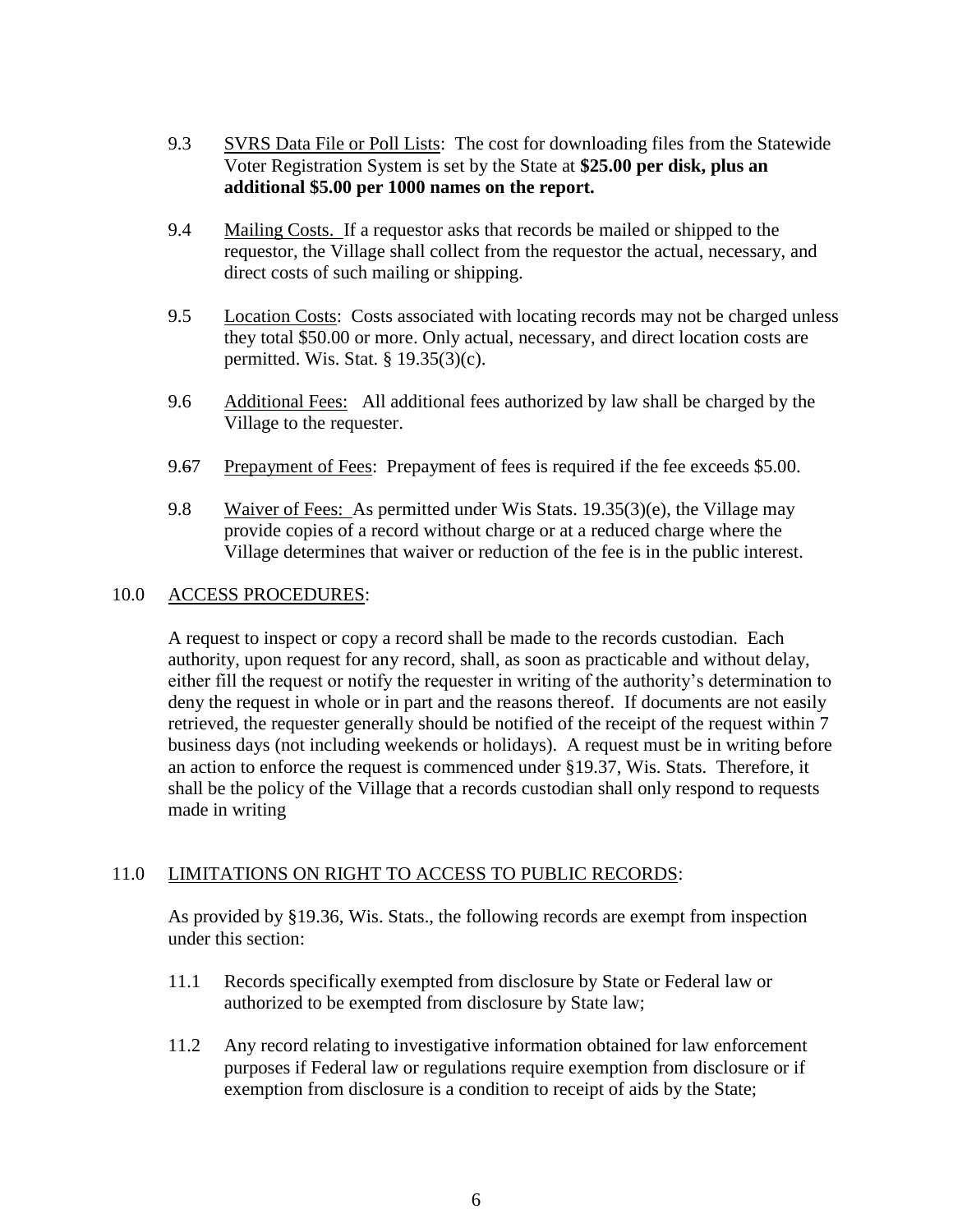- 11.3 Computer programs, although the material used as input for a computer program or the material produced as a product of the computer program is subject to inspection;
- 11.4 A record or any portion of a record containing information qualifying as a common law trade secret.
- 11.5 In responding to a request for inspection or copying of a record which is not specifically exempt from disclosure, the legal custodian, after conferring with the Village Attorney, may deny the request in whole or in part, only if determined that the harm to the public interest resulting from disclosure would outweigh the public interest in full access to the requested record.

### 12.0 DESTRUCTION OF RECORDS:

The destruction of Village records shall be governed Wis. Stats. §19.21, §16.61, and local ordinance. The Village will retain records for at least the minimum period of time required by Statute or local ordinance.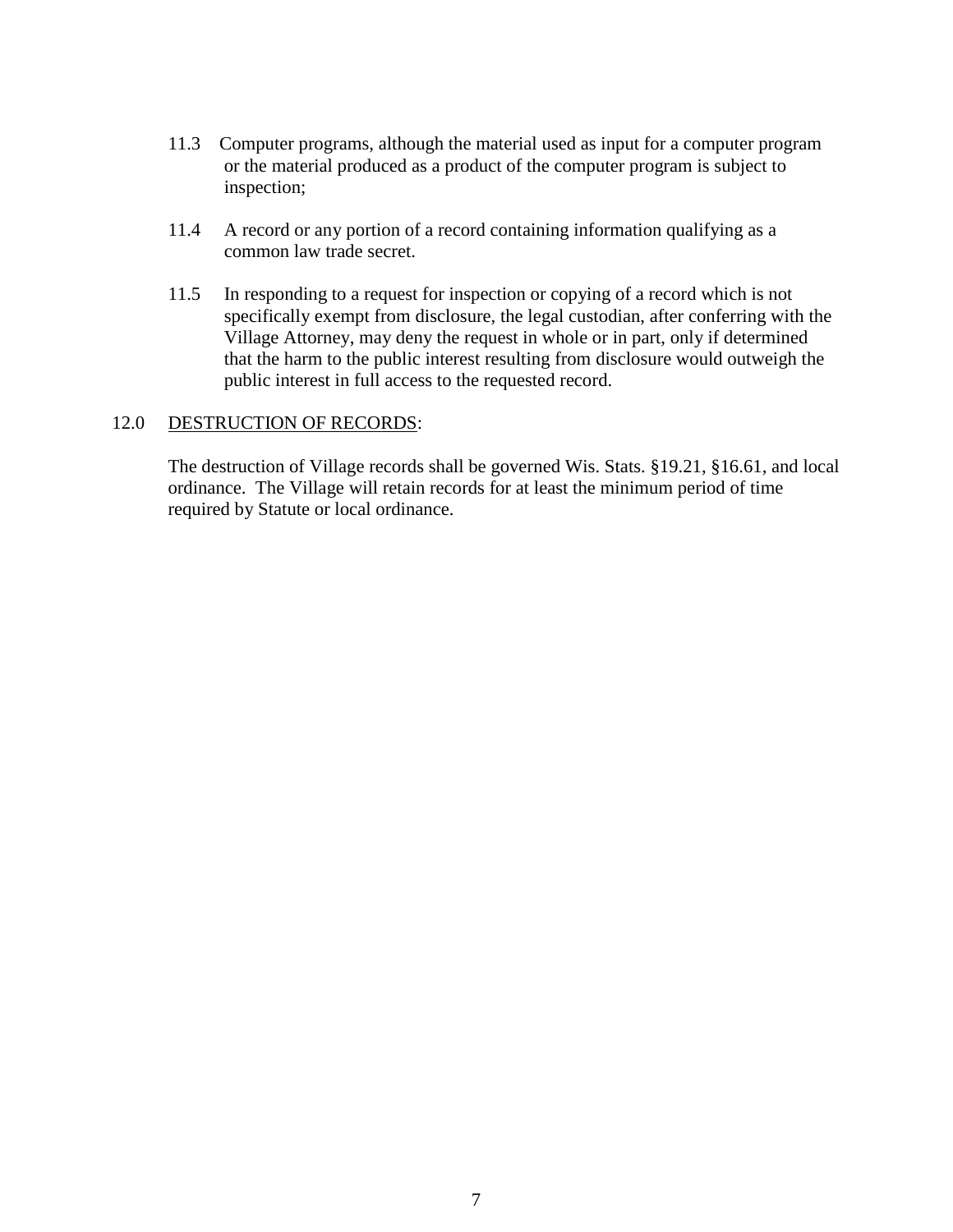# **CUSTODIANS OF VILLAGE RECORDS**

**Village Administrator**: Joshua Schoemann, 262-628-2260 administrator@richfieldwi.gov

The Village Administrator is the custodian of all personnel records.

**Deputy Village Clerk:** Caroline Fochs, 262-628-2260 or [deputyclerk@richfieldwi.gov](mailto:deputyclerk@richfieldwi.gov)

The Deputy Village Clerk is responsible for maintaining all Village records is the custodian of all records of the Village pertaining to the Village Board matters, legal documents/recordings, elections, liquor licensing, pet licensing, recycling and garbage collection, ordinances, and resolutions.

**Deputy Treasurer:** Donna Jackson, 262-628-2260 or [donna@richfieldwi.gov](mailto:donna@richfieldwi.gov)

The Village Treasurer, or her designee, is custodian of all records pertaining to payroll, budgetary files, accounts receivable and payable, special projects and special assessments, tax bills, bank statements, and investments.

**Assessor:** Mike Grota, 262-253-1142 or mike@wi-assessor.com

The Village Assessor, or his designee, is the custodian of all records pertaining to real estate assessments.

**Public Works and Parks Superintendent:** Ryan Welsing, 262-628-1381 or [dpw@richfieldwi.gov](mailto:dpw@richfieldwi.gov)

The Public Works and Parks Superintendent, or his designee, is the custodian of all records pertaining to street improvements, utility billing, department equipment, sanitary water and sewer, storm water, and Village parks.

**Community Services Coordinator:** Jim Healy, 262-628-2260 or [planner@richfieldwi.gov](mailto:planner@richfieldwi.gov)

The Community Services Coordinator, or his designee, is custodian for all records pertaining to the business of the plan commission, site plan reviews, preliminary and final plats, zoning, rezoning, and mapping.

**Building Inspector:** Joel Jaster, 262-628-2260 or [inspector@richfieldwi.gov](mailto:inspector@richfieldwi.gov)

The Building Inspector, or his designee, is custodian of all records pertaining to building permits.

**Fire Chief:** Terry Kohl, 262-628-0106 or rvfd@richfieldfire.com